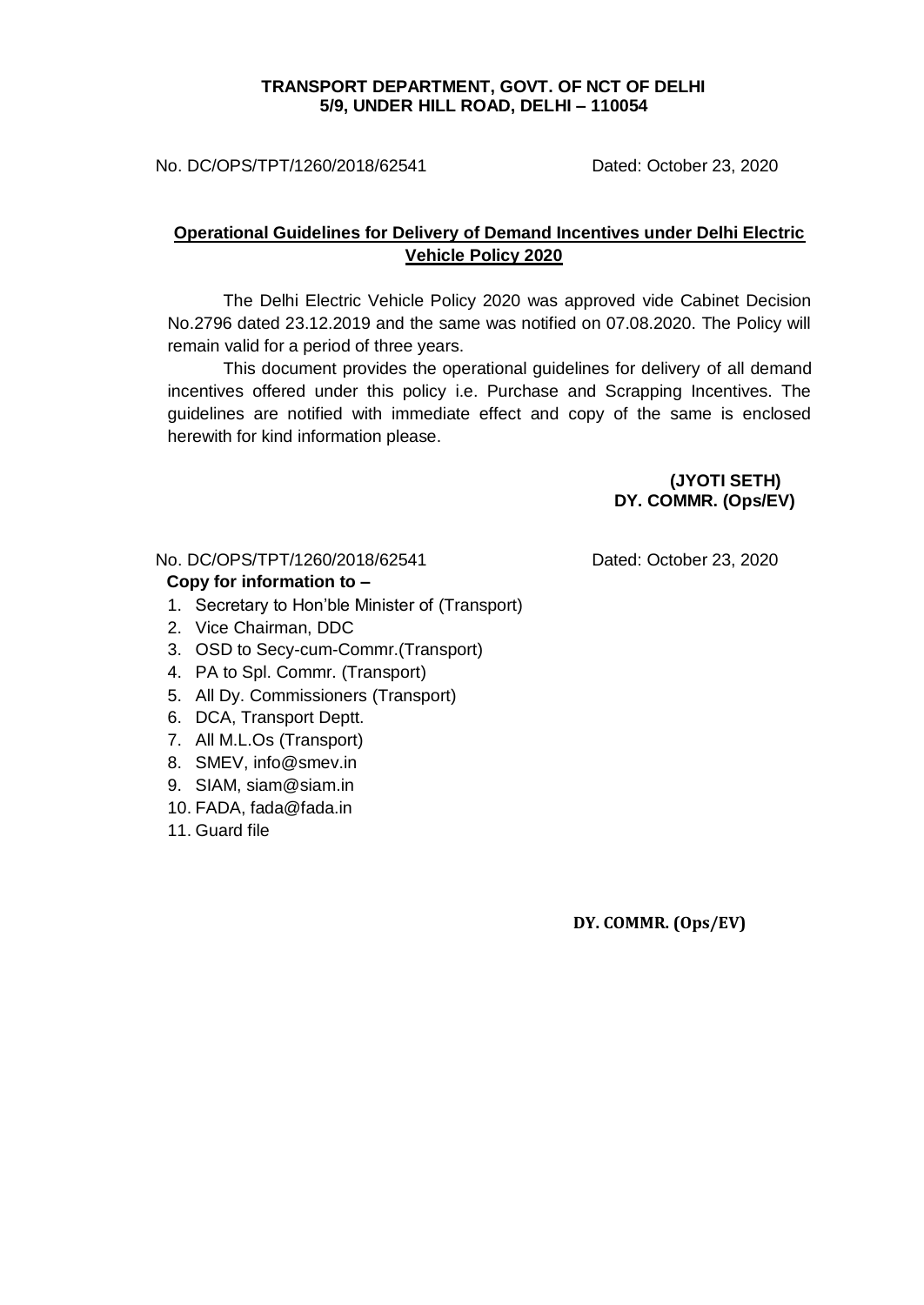# **TRANSPORT DEPARTMENT GOVT. OF NCT OF DELHI 5/9 UNDER HILL ROAD: DELHI-110054**

# **Operational Guidelines for Delivery of Demand Incentives under Delhi Electric Vehicle Policy 2020**

#### **1. Introduction**

1.1. The Delhi Electric Vehicle Policy 2020 was approved vide Cabinet Decision No. 2796 dated 23.12.2019 and the same was notified on 07.08.2020. The Policy will remain valid for a period of three years.

1.2. This document provides the operational guidelines for delivery of all demand incentives offered under this policy i.e. Purchase and Scrapping Incentives.

#### **2. Demand Incentives**

2.1. As per the Delhi Electric Vehicle Policy, the following categories of Electric Vehicles (EVs) will be able to claim Demand Incentives if they meet the below mentioned eligibility criteria:

**Table 1:** Vehicle segments and categories and their respective eligibility criteria for Delhi EV Policy

|                    |                                                         |                       | Vehicle eligibility criteria             |                                      |                                                            |                                                                                                                      |  |
|--------------------|---------------------------------------------------------|-----------------------|------------------------------------------|--------------------------------------|------------------------------------------------------------|----------------------------------------------------------------------------------------------------------------------|--|
| Vehicle<br>Segment | Vehicle<br>category                                     | Min.<br>range<br>(km) | Max energy<br>consumption<br>(kWh/100km) | <b>Min</b><br>Top<br>Speed<br>(km/h) | <b>Minimum</b><br>accelerati<br>on.<br>(m/s <sup>2</sup> ) | Remarks                                                                                                              |  |
| $e-2W$             | L1 & L2                                                 | <b>NA</b>             | <b>Not</b><br>exceeding 7                | 40                                   | 0.65                                                       | Should include at<br>least 3 years<br>comprehensive<br>warranty including<br>that of battery<br>from<br>manufacturer |  |
| $e-3W$             | $e-$<br>rickshaw/e<br>-cart<br>(Lead-acid<br>batteries) | <b>NA</b>             | <b>NA</b>                                | <b>NA</b>                            | <b>NA</b>                                                  | No change to<br>existing GNCTD<br>scheme                                                                             |  |
| $e-3W$             | $e-$<br>rickshaw/e<br>-carts (Li-<br>ion<br>battery)    | 80                    | <b>Not</b><br>exceeding 8                | <b>NA</b>                            | <b>NA</b>                                                  | As per FAME<br>India Phase II<br>eligibility criteria<br>(no exceptions)                                             |  |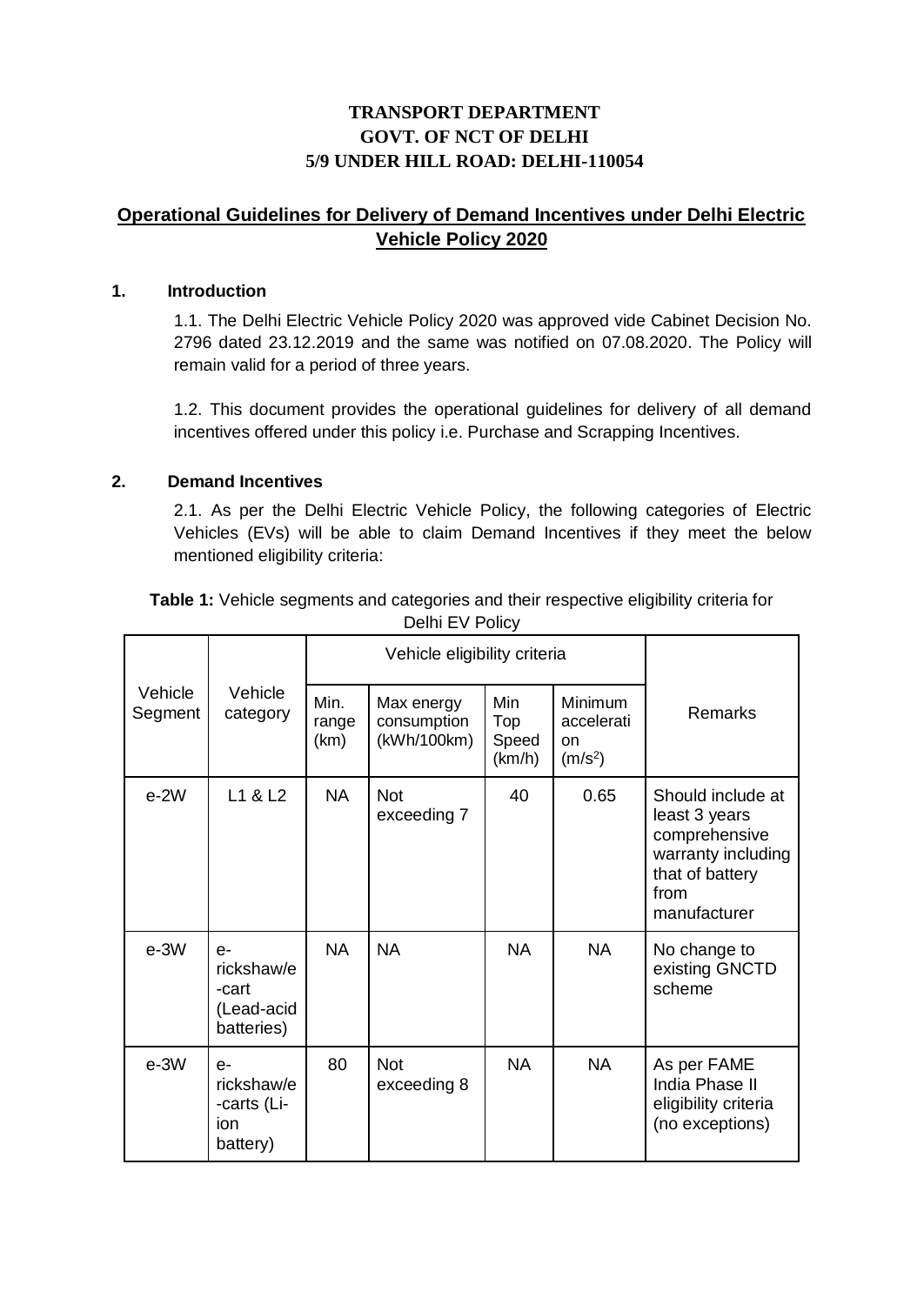| e-auto                                        | L5M              | 80  | <b>Not</b><br>exceeding<br>10 | 40 | 0.65 |  |
|-----------------------------------------------|------------------|-----|-------------------------------|----|------|--|
| e-loader/<br>e-carrier                        | L <sub>5</sub> N | 80  | <b>Not</b><br>exceeding<br>10 | 40 | 0.65 |  |
| $e-$<br>4W/Car<br>(less<br>than 4m<br>length) | M1               | 140 | <b>Not</b><br>exceeding<br>15 | 70 | 1.04 |  |
| $e-$<br>4W/Car<br>$(4m \text{ or }$<br>more)  | M1               | 140 | <b>Not</b><br>exceeding<br>20 | 70 | 1.04 |  |
| $e-4W$<br>$(e$ -LCV/<br>$e-$<br>carrier)      | N <sub>1</sub>   | 100 | <b>Not</b><br>exceeding<br>30 | 70 | 1.04 |  |

Except electric two-wheeler, e-rickshaw/e-carts, all electric vehicles shall be necessarily equipped with **"Electric Regenerative Braking System"**

2.2. All the vehicles need to be registered under CMVR, 1989 for becoming eligible for reimbursement of demand incentives.

2.3. The demand incentives shall be available for buyers (end users/consumers) in the form of reimbursement which will be credited to the accounts of registered owners by the Transport Department, GNCTD based on claim made by individual buyer through the dealer after the purchase of the vehicle. The application for incentive shall be made on-line by the dealer on behalf of the individual.

2.4 The demand incentives shall be payable to individual beneficiaries as well as registered companies. However, it will be limited to individual beneficiaries only in case of E-autos, E-rickshaws and E-carts and it will be limited to one-time incentive in these three categories of vehicles.

2.5. For all eligible EV models with advanced batteries, the OEMs and EOs shall ensure a three-year comprehensive warranty for the vehicle, including battery.

2.6. If the sale of the electric vehicle takes place without the battery (i.e. for models with swappable batteries), in accordance with Clause 5.3 of the Delhi EV Policy, 50% of the Purchase Incentive shall be provided to the vehicle owner and the remaining amount up to 50% would be provided to Energy Operators for defraying the cost of any deposit that may be required from the end users for use of a swappable battery. The incentive to fund the deposit of a swappable battery will be paid only once at the time of the purchase of a new vehicle and not subsequently on replacement of the battery.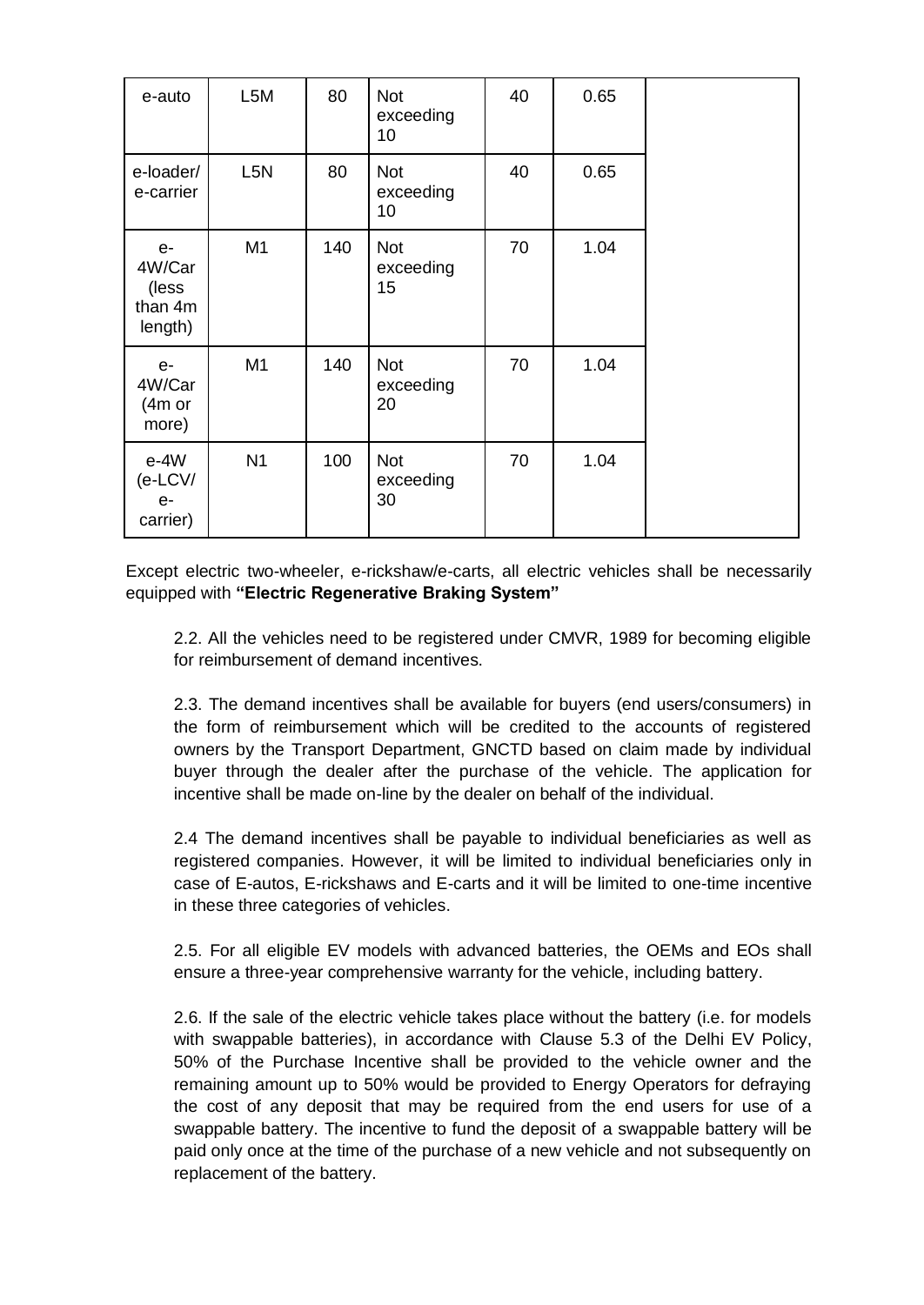2.7. The scrapping incentive under the Delhi EV Policy is applicable for the segments mentioned in Table 2 against scrapping of old ICE vehicles. The guidelines for claiming scrapping incentives are described in **Annexure A**.

| S.No | Vehicle Segment                                | Scrapping incentive available<br>under Delhi EV Policy |
|------|------------------------------------------------|--------------------------------------------------------|
|      | Electric two-wheeler                           | Up to ₹5000/-                                          |
|      | Electric auto-<br>rickshaw                     | Up to ₹7500/-                                          |
|      | Electric carrier (L5N,<br>and N <sub>1</sub> ) | Up to ₹7500/-                                          |

**Table 2:** Eligible vehicle segments for scrapping incentive and respective amount

**Note:** The scrapping incentive shall be payable subject to condition that the vehicle should be scrapped by the dealer through authorized scrappers under the scrapping guidelines issued by Transport Department.

The scrapped vehicle should have been registered in the name of same person who is purchaser of an electric vehicle.

GNCTD will provide scrapping incentive (not exceeding the above-mentioned amount) on EVs, provided a matching contribution (adjusted in the invoice) is made by the dealer at the time of sale of the vehicle. For instance, If the dealer provides a contribution of ₹4,000 on replacing an old ICE two-wheeler, the consumer will be eligible for an additional ₹4,000 scrapping incentive from GNCTD. If the dealer provides a contribution of ₹6,000 on replacing an old ICE two-wheeler, the consumer will be eligible for ₹5,000 incentive (upper cap in Table 2) from GNCTD.

# **3. Registration of OEMs and eligible EV models**

3.1. For the purpose of this Policy, an OEM (Original Equipment Manufacturer) may be defined as Proprietor, Private/ Public Company or Partnership Firm who are manufacturing any of the Vehicle(s) eligible under Delhi EV Policy.

3.2. The OEMs of existing models of EV, if already approved by Transport Department for sale in Delhi, will not be required to seek any fresh registration.

3.3. All vehicles approved and eligible for incentive under the Government of India's FAME-II scheme under the vehicle categories in Table 1 will automatically be eligible for demand incentives under the Delhi EV Policy 2020. The OEMs with approved models will be required to register themselves with Transport Department, GNCTD at the time of seeking authorization of sale of such models from Transport Department. The following documents shall be provided for the purpose of registration /considering eligibility of their EVs for incentive under this scheme to the Dy. Commissioner (Ops) at Transport Department (HQ): -

a) OEM registration form (**Annexure B)**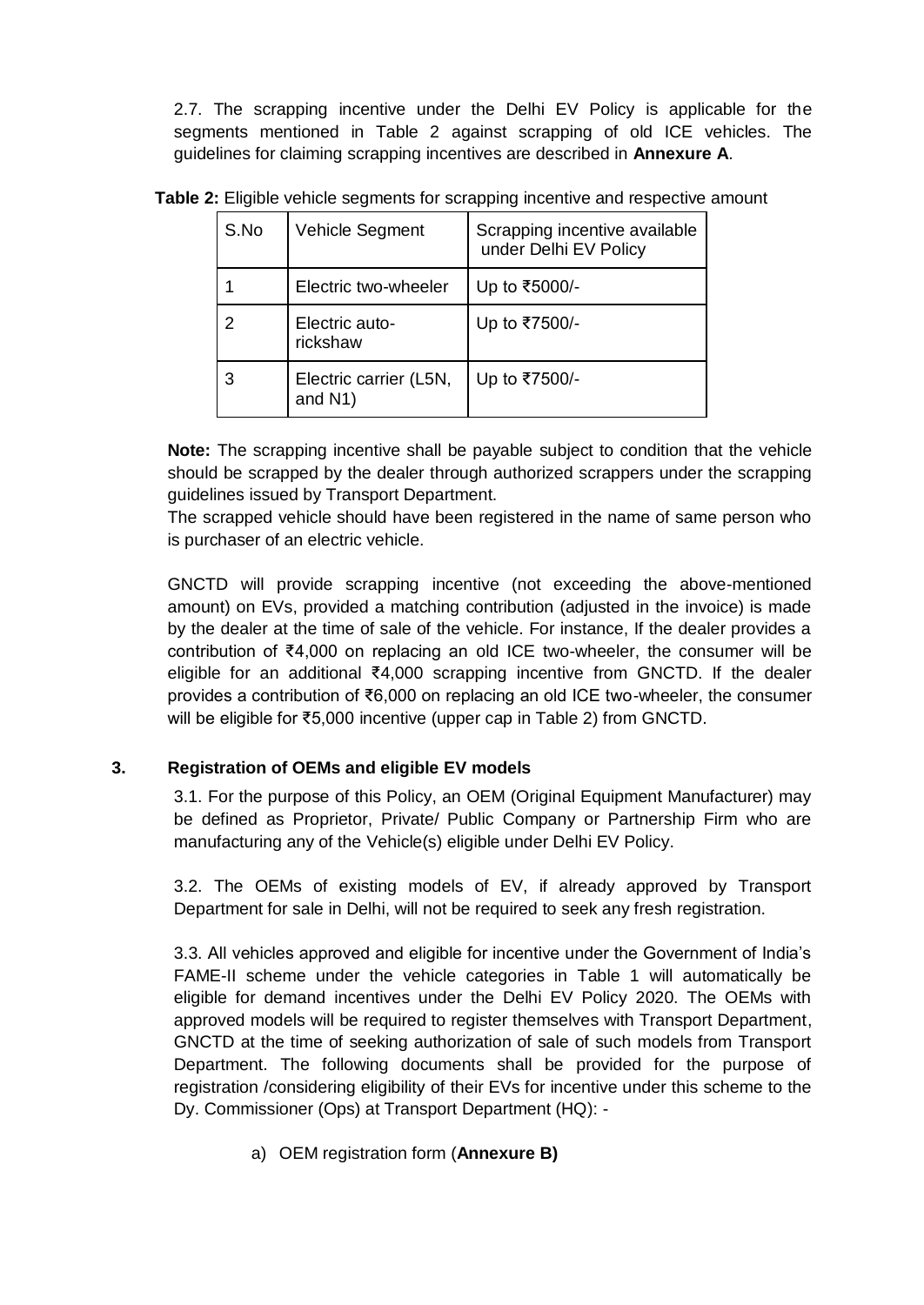- b) FAME-II certification for the period April-March for each eligible EV model (to be updated annually)
- c) List of all vehicle dealers and service stations in NCT of Delhi along with full addresses and phone numbers on company letterhead.
- d) Photographs of the type approved Vehicle(s)

3.4. All other OEMs with eligible EV models which are not approved under the FAME-II scheme will have to register themselves with the Transport Department, GNCTD by submitting application in the office of Dy. Commissioner (Ops), Transport Department, HQ at the time of seeking authorization of sale of type approved models of electric vehicles. The following document will be supplied: -

- a) OEM registration form (**Annexure B**)
- b) Company Registration Certificate
- c) GST Registration Certificate
- d) PAN Card
- e) List of all vehicle dealers and service stations in NCT of Delhi along with full addresses and phone numbers on company letterhead.
- f) Application for registration of eligible EV models and swappable battery models (if applicable) as per **Annexure C**
- g) Testing/Homologation certificate complying with the Delhi EV Policy eligibility criteria issued by a designated testing agency under the rule 126 of CMVR, 1989, including quality certificate and technical parameters
- h) Photographs of the type approved Vehicle(s)

**Note**: All the above EV models (under clause 3.4) will have to undergo a Conformity of Production COP test for all the eligibility parameters issued by recognized testing agencies at least once a year and submit the certificates for continued eligibility of their models under Delhi EV Policy.

3.5. After receipt of the complete application (as per clause 3.3 or 3.4. above), the Transport Department, GNCTD, will process it within 3 working days and if found in order, confirm the registration of OEM and eligible EV models. A unique "EV model code" will be generated for every eligible EV model. Demand incentives under Delhi EV Policy shall be admissible only from the date of registration of EV models.

# **4. Guidelines for Dealers at the time of Sale of EVs**

4.1.The dealers of each approved OEM shall provide all information about the eligible EV models under Delhi EV Policy and the applicable demand and scrapping incentives at the time of sale to the consumer.

4.2. Each dealer at the time of sale of vehicle to the end user will collect the following information from the purchaser and shall also preserve one copy of all documents safely for at least 3 years from the date of sale:

- a) Application for incentive under Delhi EV Policy (**Annexure D**) to be uploaded/submitted by the dealer on behalf of the purchaser at the same time as applying for the registration certificate (RC) for the vehicle.
- b) Copy of Aadhar Card(for all individual purchasers) linked to bank account
- c) Copy of valid address proof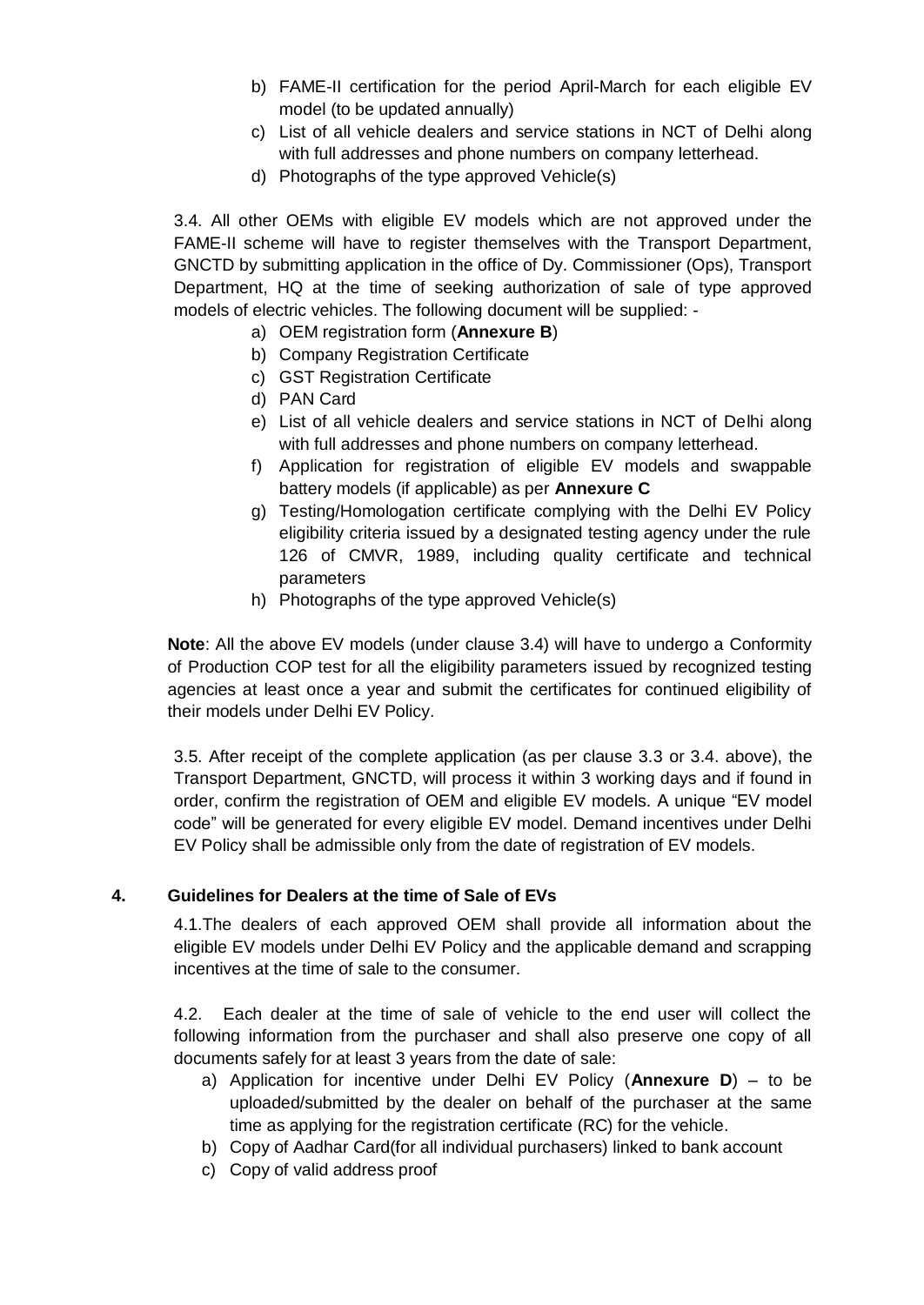- d) Provisional Registration Certificate (or receipt)
- e) Sales Invoice (showing OEM/dealer contribution towards scrapping incentive, if any)
- f) Scrapping certificate (if applicable)
- g) Copy of PAN Card in respect of Proprietary firms/agencies/companies
- h) In case the purchaser is a company, the registration number of the company under the Companies Act shall be obtained.
- i) In respect of the Central/State Govt. Departments/Defence supply, the purchase order from the respective Departments/Organizations etc.
- j) For any firm/company/agency, share a cancelled cheque from the consumer for bank account details (such as Bank Name and address, IFSC and A/c No)
- k) In case of commercial vehicles (e-autos, e-cabs, e-carriers etc.), valid permit details issued from respective Government agency stating that vehicle will be used for commercial purposes only

4.3. All dealers shall ensure that the uploaded/submitted Sales invoice (as per 4.2) should have the following information:

- a) Sale invoice No.
- b) Model Name (and Variant Name) along with EV model code (assigned by the Transport Department, GNCTD)
- c) Chassis Number
- d) Vehicle Registration Number (RC)
- e) Dealer Name
- f) Unique Battery Number
- g) Ex-factory price, and
- h) Scrapping incentive provided by the dealer as upfront discount (if applicable)

4.4. In case where the vehicle is sold without the battery, all dealers (in coordination with Energy Operator) will ensure that the sale invoice for the vehicle should also have the following information:

- a) Battery model and variant name along with code assigned by the Transport Department, GNCTD
- b) Deposit receipt no. for lease/rental of battery
- c) Deposit amount for the lease/rental of battery
- d) EO Name (registered company title)
- e) Unique Battery Number

4.5. The Dealer will have to enter the "EV Model Code" in the an on-line application / software, which will enable the incentive amount to be calculated based on battery type/capacity.

4.6. In case of individual buyer, the registration will be made strictly as per the name in Aadhar and in case, the name of the purchaser does not match with his/her Aadhar, he/she may be advised by the dealer to get the correction in Aadhaar done before seeking registration of the E-Vehicle.

4.7. Dealers will advise individual buyers to maintain/activate Aadhaar-linked Bank Account for disbursal of incentive directly into their account.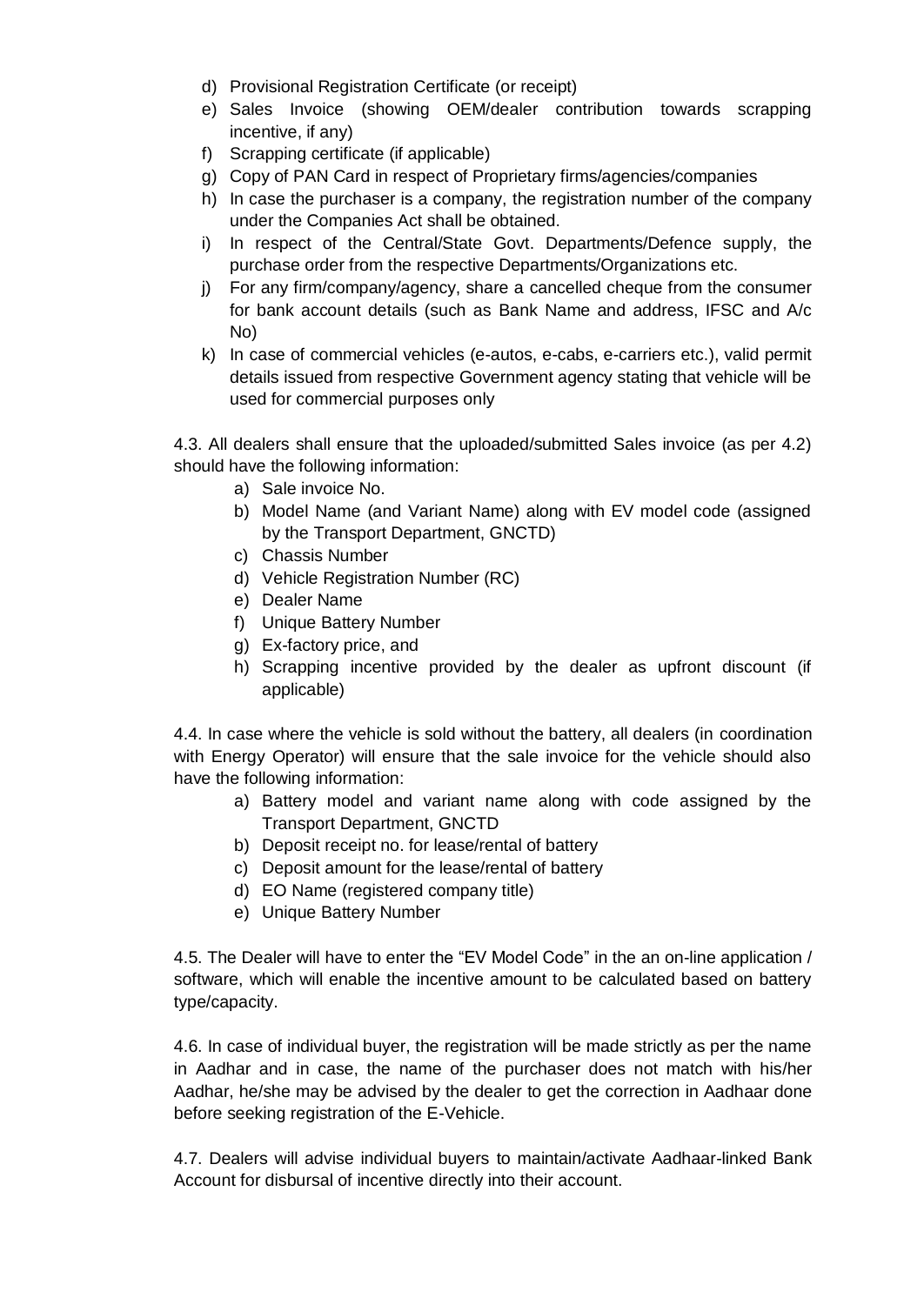4.8. Dealers will have to ensure correctness of mobile number of purchaser before effecting the sale.

# **5. Verification by MLO**

- 5.1. The MLO will ensure the following at the time of registration of E-Vehicles:
	- a) The concerned MLO will match the name of purchaser with his/her Aadhar card to ensure correct payment in favour of purchaser.
		- b) He will verify the residential address as per its proof furnished by the purchaser.
	- c) In case of company, he will verify the registration number with the proof supplied by the purchaser and also verify from the website of Ministry of Corporate Affairs.
	- d) The banking partner will verify the bank details for payment.
	- e) The incentive shall be calculated through on-line application / software as per formula in the policy. The MLO will cross-check / testcheck for any issue in the software as regard the details of battery and its capacity as furnished by the dealer.
	- f) He will register the vehicle only after satisfying himself about the eligibility of the purchaser and he will recommend the incentive at the time of registration itself.

5.2. Subject to approval by the MLO, Transport Department, GNCTD, the Demand Incentive will be credited to the vehicle purchaser account within 7 working days of making the purchase.

# **6. Registration of Energy Operators, and process of claiming incentive for swappable battery models of EVs.**

6.1. For the purpose of this Policy, an EO (Energy Operator) may be defined as Proprietor, Private/Public Company or Partnership Firm involved in leasing or renting batteries for electric vehicles.

6.2. For being eligible to avail benefits under the Delhi EV Policy, each EO (Energy Operator) shall apply for registration to the Transport Department, GNCTD by submitting online at<https://ev.delhi.gov.in/> :

- a) Application as per Performa at **Annexure E**
- b) Company Registration Certificate
- c) GST Registration Certificate
- d) PAN Card
- e) Certificate from at-least one OEM with eligible EV model under the Delhi EV policy, listing the battery models approved of the respective EO for the use with EVs eligible for GNCTD incentives.

6.3. After receipt of the complete application, the Transport Department, GNCTD, will process and if found in order, confirmation of registration of EO under the Delhi EV Policy will be conveyed to the respective EO, with an EO code, within 3 working days.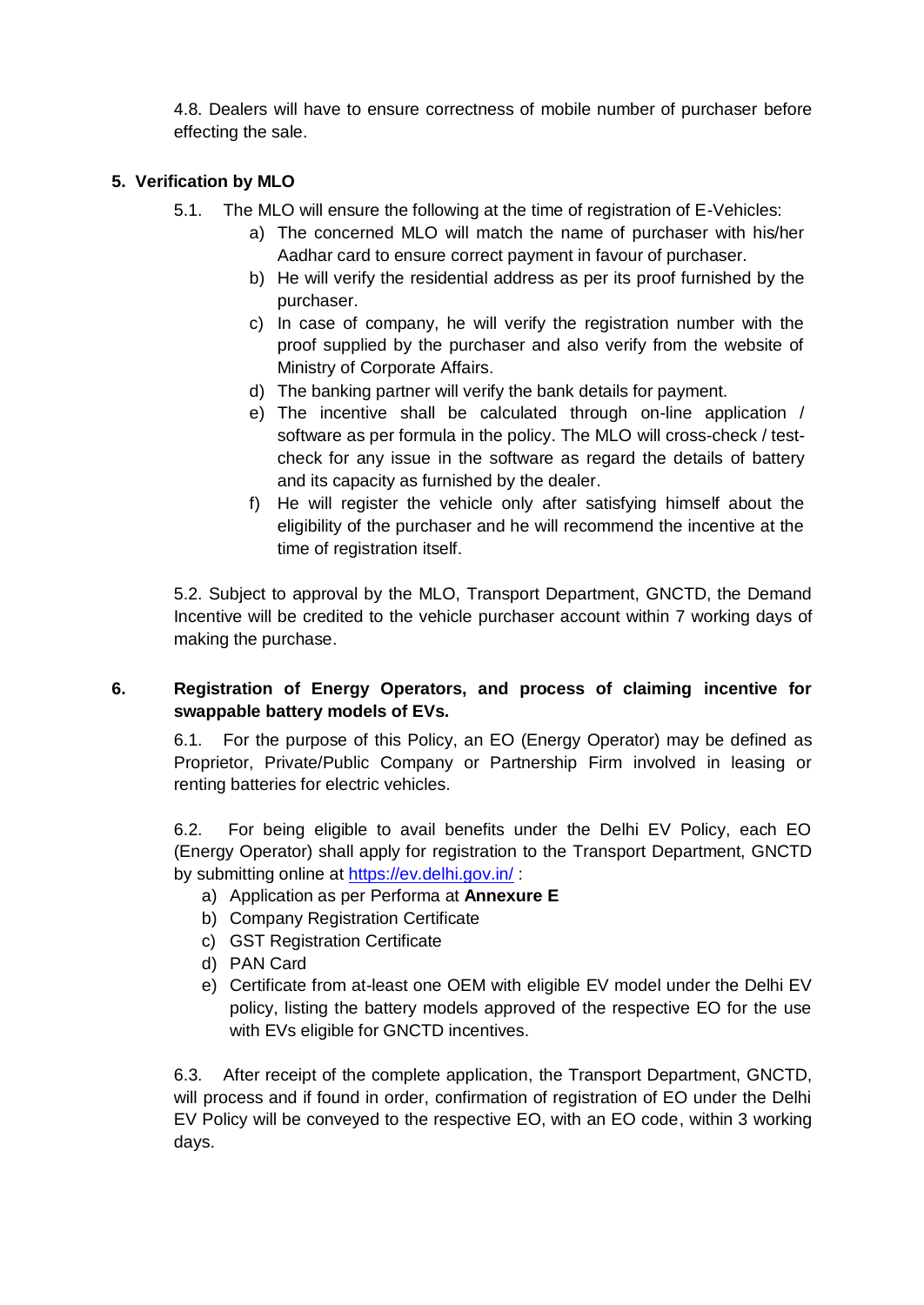6.4. Demand incentive on account of swappable batteries under this Policy shall be admissible only from the date of registration of EO by the Transport Department, GNCTD. This incentive shall be payable by the GNCTD to the EOs for defraying the cost of the battery deposit at the time of the sale.

6.5. All EOs are expected to sign a lease agreement with the purchaser highlighting the amount of deposit charged by the EO and the amount adjusted as per the provisions of Delhi EV Policy.

6.6. For claiming incentive in the form of reimbursements, the EOs shall submit/upload the following documents to the EV cell of Transport Department, GNCTD maximum twice in a month:

- a) List/Summary of batteries leased out with unique identification number for each battery, model code and model name of EV for which battery has been leased and sale invoice details for EV- i.e., dealer name, invoice number and date of invoice) during the claim period and corresponding deposit charged and amount adjusted.
- b) Copy of lease agreement and deposit receipts for all batteries leased out during the claim period.

6.7. After receipt of the above-mentioned documents, the Transport Department, GNCTD, will process and if found in order, allow incentive as reimbursement to the EO as per the bank details submitted in **Annexure E**.

**Note:** Incentive paid out will be up to 50% of the demand incentive applicable to the EV model for which the swappable battery is being leased.

# **7. Power to GNCTD to Frame Guidelines/Procedure**

GNCTD shall have the powers to depute its representative(s) to visit the premises/office/centre/workplace etc. of OEMs/Dealers/EOs as well as consumers/individual buyers for the purpose of inspection and verification purposes and may pass such orders or issue directions in relation thereto as it may deem fit;

#### **8. Resolutions of Disputes**

Any dispute shall be resolved by mutual discussion and reconciliation. In case of difference of opinion, decision of Commissioner (Transport), GNCTD shall be final.

**Dy. Commissioner (Ops-I)**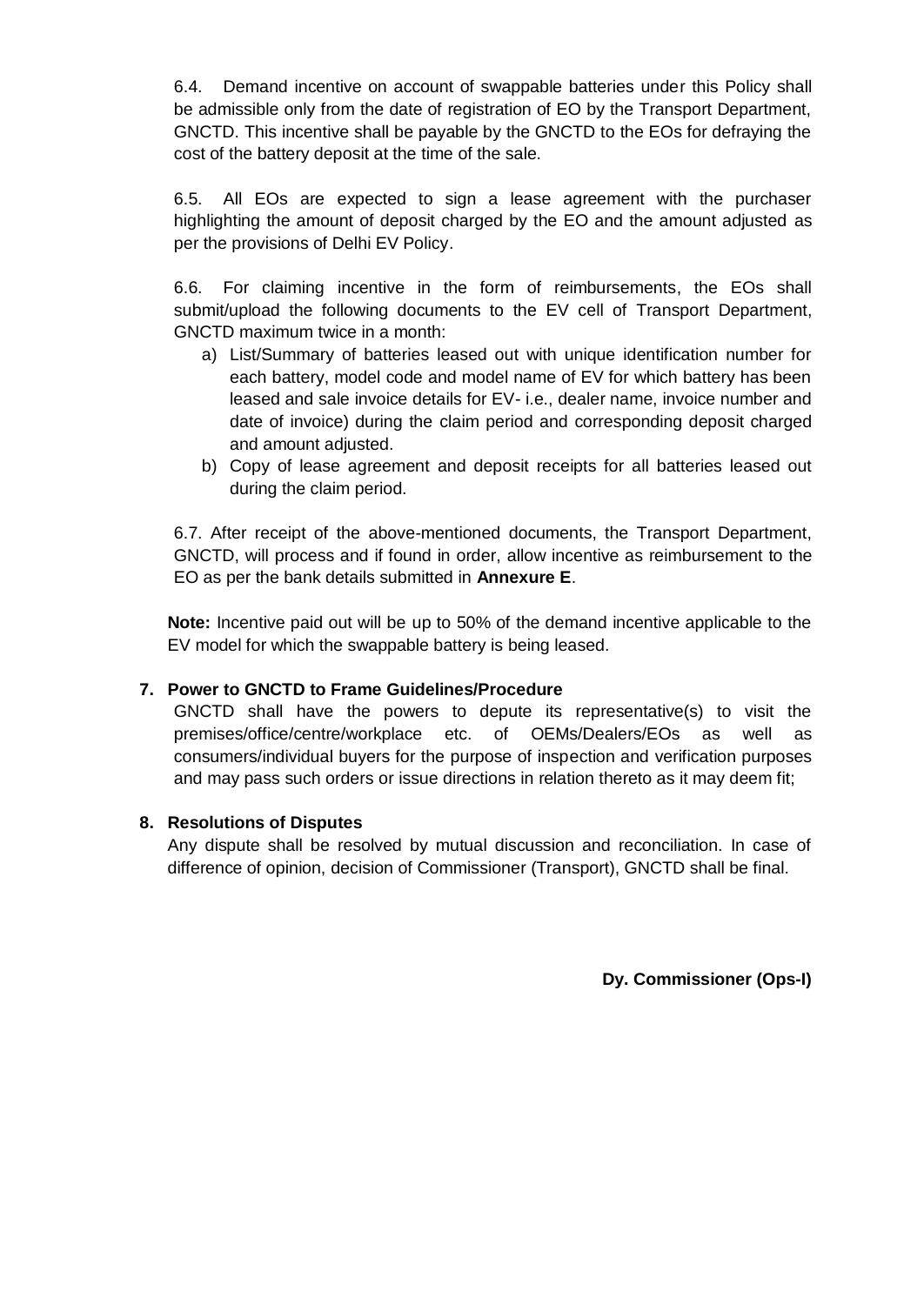# **Guidelines for Obtaining Scraping Incentive for Eligible Models under Delhi EV Policy**

A. Procedure to be followed by the purchaser of an EV who wants to scrap their existing ICE vehicle

1. The consumer/owner has to visit a dealer engaged in the sales of Electric Vehicles and provide his/her old ICE vehicle along with Registration Certificate (RC) .

# B. Procedure to be followed by the Dealer

- 1. The dealer shall accept the vehicle and RC from the EV purchaser and will file an application on behalf of the purchaser to the respective RTO requesting for the ICE vehicle to be scrapped and de-registered.
- 2. The RTO will render a 'No-Objection Certificate' (NOC) to the dealer once the application is scrutinized for no-dues on the vehicle. The scraping incentive will be paid with purchase incentive and dealer will be responsible for scrapping of vehicle.
- 3. The dealer would then present the NOC along with the original RC of the vehicle and the vehicle to be scrapped to an authorized scrapper at the time of scrapping.
- 4. The dealer should then receive a 'Scrapping Certificate', a piece of the chassis with an identification number and a CD evidencing the scrapping from the authorized scrapper. The dealer will provide the Scrapping Certificate, CD, piece of chassis and RC to the RTO as evidence of scrapping and in turn receive a final Scrapping Certificate and confirmation of de-registration from the RTO
- 5. Dealer will upload a copy of Scrapping Certificate.

#### C. Procedure to be followed by the Authorized Scrapper

Authorized Scrappers have to adhere to Guidelines issued by GNCTD for scrapping of motor vehicles in Delhi (dated, August 24, 2018), as amended from time to time.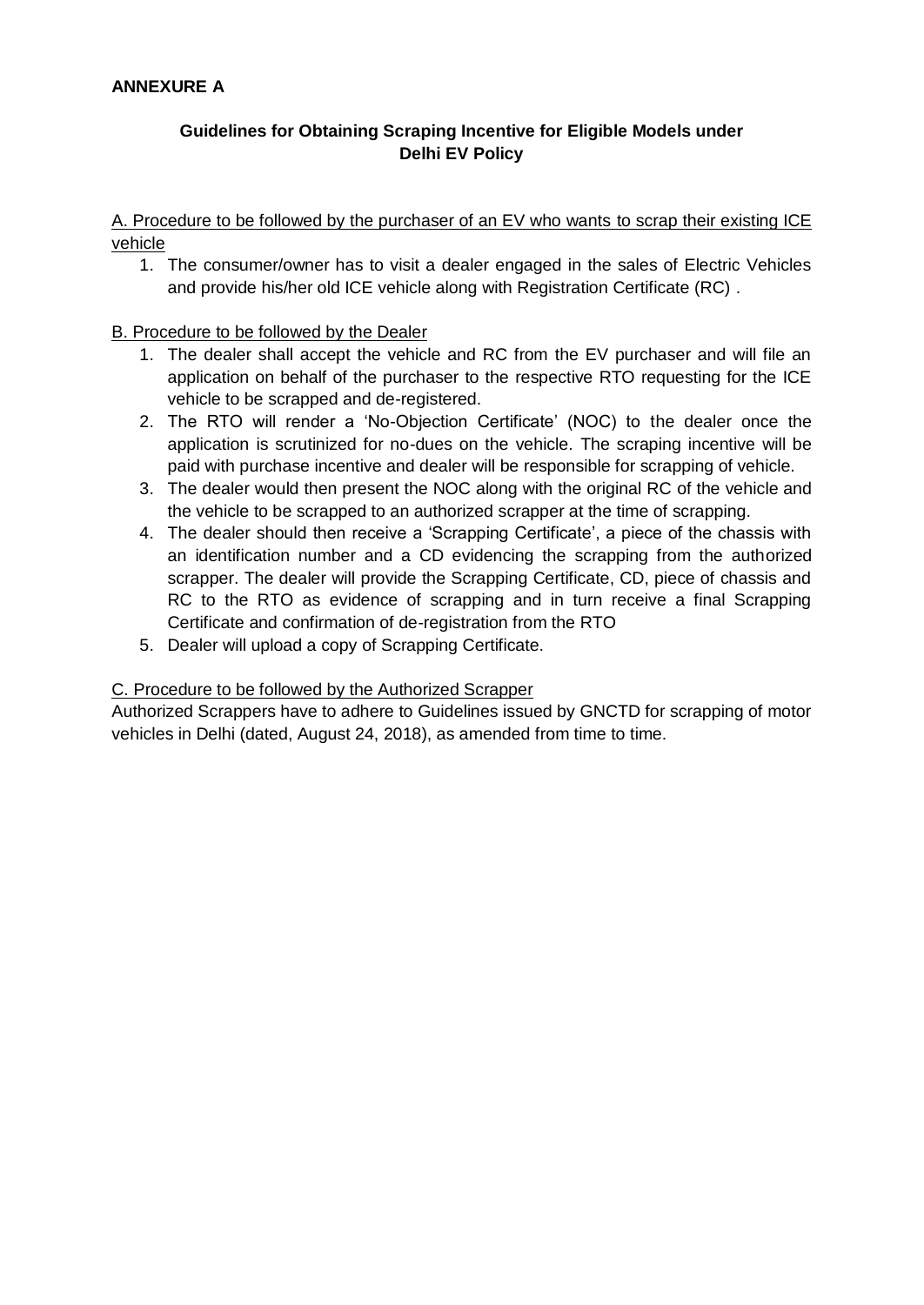## **ANNEXURE B**

### **OEM Registration Form under Delhi EV Policy 2020**

To, The Commissioner (Transport), Transport Department, GNCTD

Subject: Application for manufacturer registration under the Delhi EV Policy

Dear Sir/Madam,

We are Original Equipment Manufacturer (OEM) intending to manufacture EVs and wish to avail the benefits offered under the Delhi EV Policy 2020. We, therefore, apply for registration with GNCTD for the Delhi EV Policy. Requisite information/documents are furnished below.

| S. no          | <b>Particulars</b>                                                                            | <b>Provide details</b> | Self-attested copy:<br><b>Attached (Y/N/NA)</b> |
|----------------|-----------------------------------------------------------------------------------------------|------------------------|-------------------------------------------------|
| $\mathbf{1}$   | Name of OEM (with type:<br>Proprietorship, Partnership<br>or Company)                         |                        |                                                 |
| $\overline{2}$ | Type of OEM:<br>Proprietorship<br>Partnership<br>Company                                      |                        |                                                 |
| 3              | <b>Company Registration</b><br>Certificate No. (if<br>applicable)                             |                        |                                                 |
| $\overline{4}$ | <b>GST Registration Number</b>                                                                |                        |                                                 |
| 5              | <b>PAN Card Number</b>                                                                        |                        |                                                 |
| 6              | <b>Registered Office</b><br>(address, contact number<br>and email address)                    |                        |                                                 |
| $\overline{7}$ | Name of the authorized<br>(with<br>address,<br>person<br>contact number and email<br>address) |                        |                                                 |

#### **A. Manufacturer information:**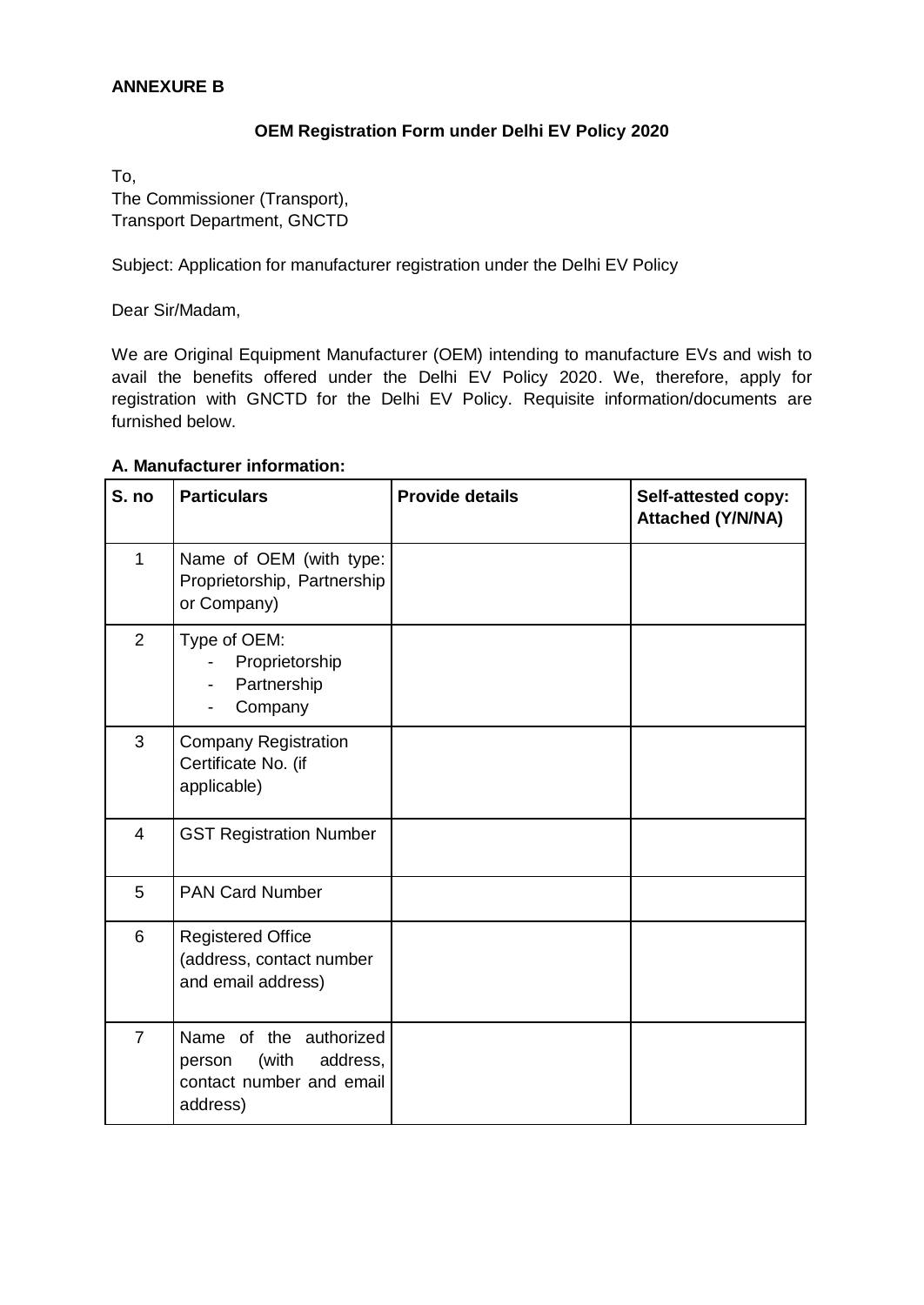| <b>Stations in NCR</b> | No of Dealers and Service List and addresses of each<br>dealer/service station to be |
|------------------------|--------------------------------------------------------------------------------------|
|                        | submitted in separate sheet                                                          |

## **B. Declaration & Undertaking:**

We declare that the information provided here-in-above is correct and true to the best of our knowledge. We undertake to abide by all the terms and conditions of the Policy as well as the instructions/guidelines/decisions to be issued/taken by GNCTD from time to time with respect to the Policy.

Thanking you, Yours sincerely,

> (Signatures of authorized Signatory) Name & Designation Manufacturer Name

> > (Affix the official SEAL)

Date:

Place:

**Note :-** Before seeking registration under this policy, the OEM should get the approval for sale of EV from Transport Department as per the existing policy. Only those models should be registered, for which model approval has been granted by the Transport Department.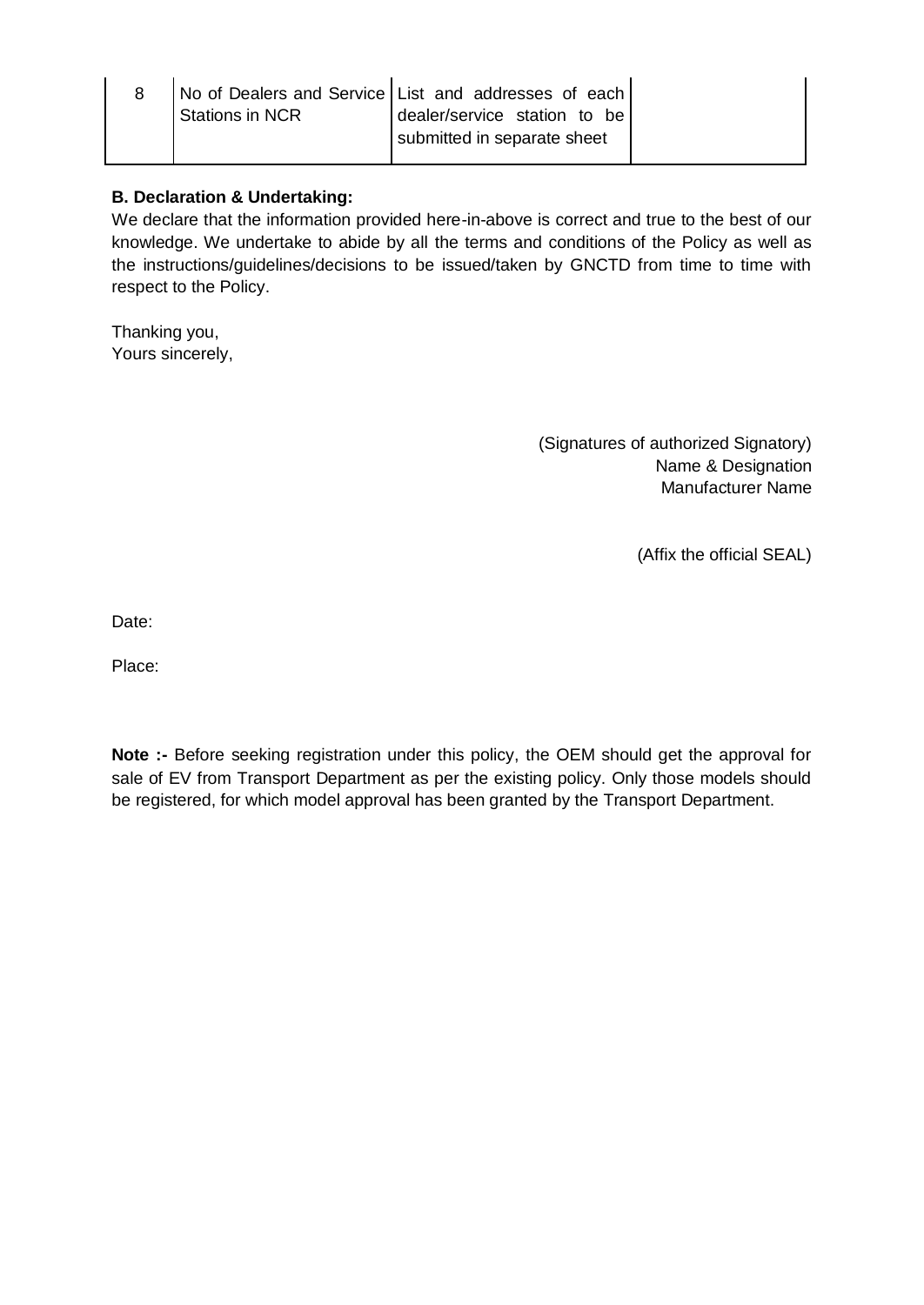### **ANNEXURE C**

# **Manufacturer Registration Form for EV/Battery Model**

S. no **Particulars COEM Inputs Remarks** 1 Manufacturer Name 2 EV Model Name  $3$  Variant (s) Name 1. 2. 3. 4 Vehicle Category (as per CMVR) 5 Battery Type/Chemistry and other Battery Parameters 6 Battery Power in KWh 7 Ex-showroom price of the vehicle (include FAME II subsidy, if any) 8 Estimated purchase incentive amount to be claimed by the consumer as per Delhi EV Policy 2020 9 Name of test agency where vehicle type approval conducted **Office Use Only – To be allotted by the Transport Department, GNCTD** 10 EV Model Code

*(Fill one form for each EV model)*

#### **Note:**

- a) In the Field 4: Specify vehicle category as per CMVR-L1/L2/M1 etc.
- b) In the Field 5: Specify the Battery Type: Advanced Type, chemistry etc.
- c) This form shall be submitted /uploaded for each model separately.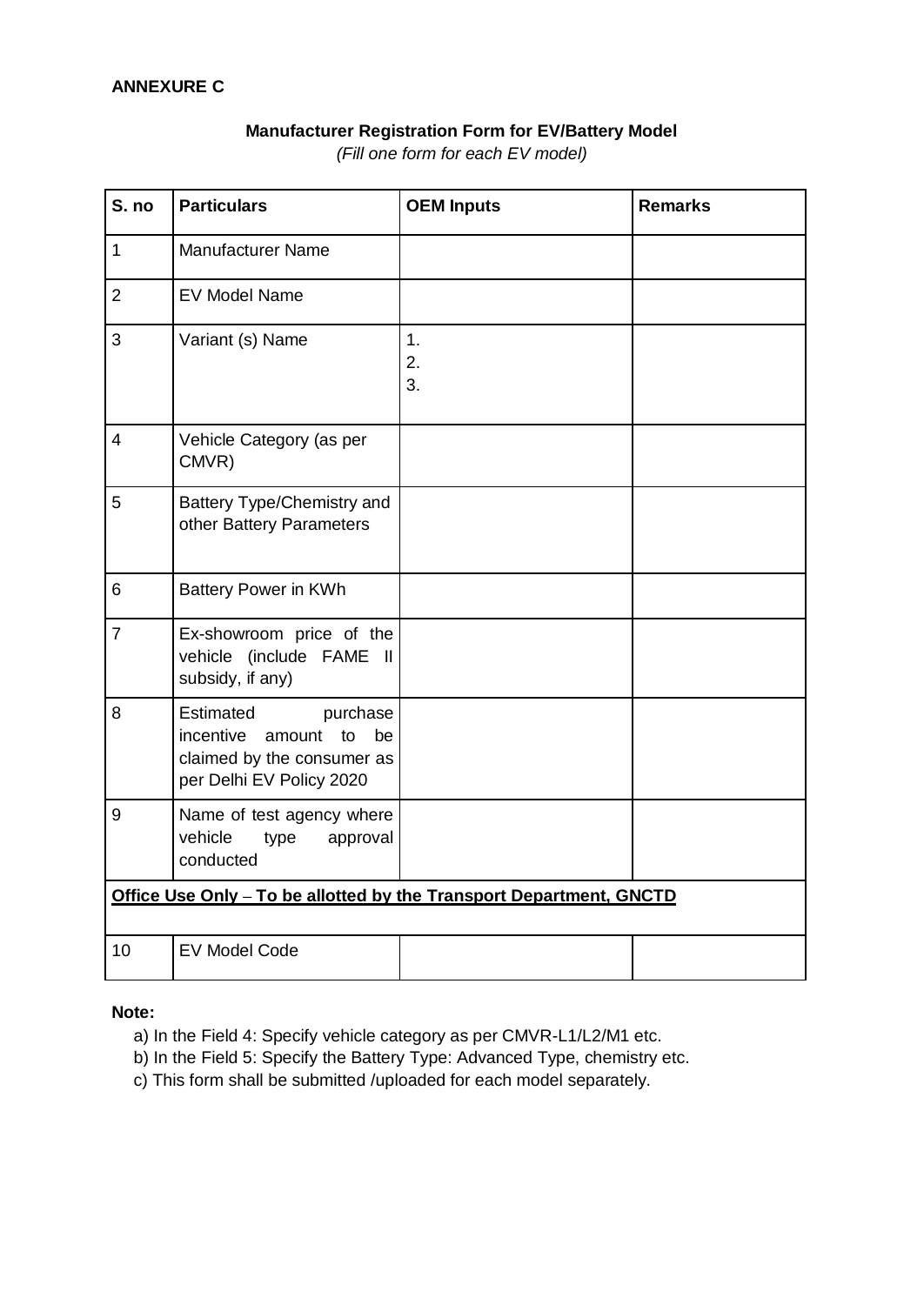Please provide the following information regarding swappable battery models to be used with this EV model (if applicable):

| Swappable<br><b>Battery Name</b><br>(& Variant) | Energy<br>Operator (EO)<br>Name | Swappable<br><b>Battery</b><br>Capacity (in<br>kWh) | Deposit charged<br>by EO from end<br>user for<br>swappable<br>battery | Estimated<br>Incentive<br>Amount to be<br>claimed by EO |
|-------------------------------------------------|---------------------------------|-----------------------------------------------------|-----------------------------------------------------------------------|---------------------------------------------------------|
|                                                 |                                 |                                                     |                                                                       |                                                         |
|                                                 |                                 |                                                     |                                                                       |                                                         |

### **Declaration & Undertaking:**

We declare that the information provided here-in-above is correct and true to the best of our knowledge. We undertake to abide by all the terms and conditions of the Policy as well as the instructions/guidelines/decisions to be issued/taken by GNCTD from time to time with respect to the Policy.

Thanking you, Yours sincerely,

> (Signatures of authorized Signatory) Name & Designation Manufacturer Name

> > (Affix the official SEAL)

Date:

Place: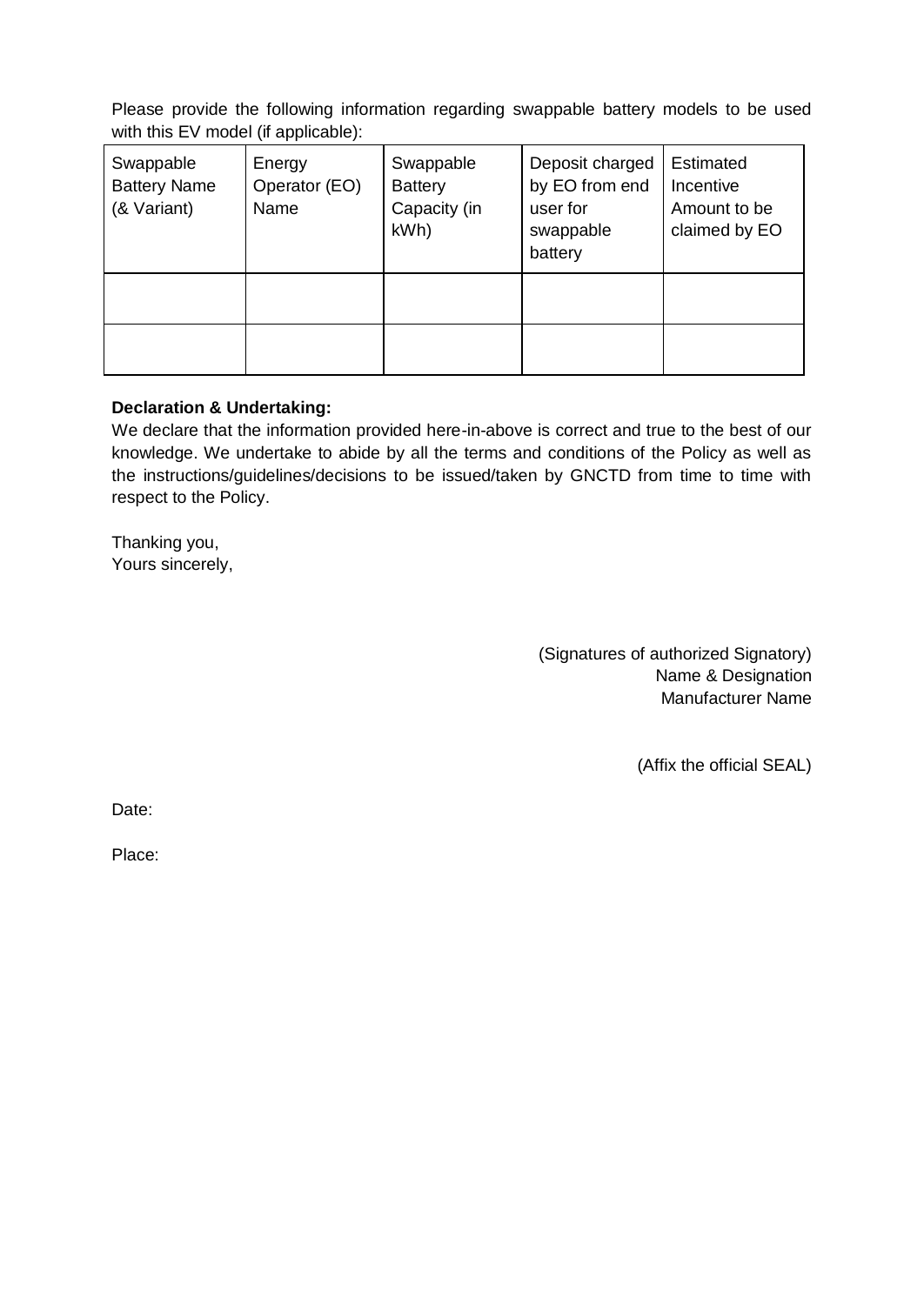## **ANNEXURE D**

#### **Application for Claiming Purchase/Scrapping Incentive on EVs**

*(The application form shall be filled by the purchaser and verified by dealer. The on-line application shall be filled by dealer on behalf of the purchaser along with filling application forRegistration Certificate for the vehicle)*

| S. no          | <b>Particulars</b>                                                                                                                                                                     | <b>Provide Details</b> |
|----------------|----------------------------------------------------------------------------------------------------------------------------------------------------------------------------------------|------------------------|
| 1              | <b>Customer Name</b>                                                                                                                                                                   |                        |
| $\overline{2}$ | <b>Customer Address</b>                                                                                                                                                                |                        |
| 3              | Aadhar Card No. (for individuals)                                                                                                                                                      |                        |
| 4              | <b>Customer Address Proof in Delhi</b>                                                                                                                                                 |                        |
| 5              | <b>Customer Mobile Number</b>                                                                                                                                                          |                        |
| 6              | <b>Customer Email ID (Optional)</b>                                                                                                                                                    |                        |
| $\overline{7}$ | Single/Bulk Purchase                                                                                                                                                                   |                        |
| 8.             | <b>Bank Details (FOR NON-INDIVIDUAL</b><br><b>BUYERS ONLY)</b><br>a. Account Holder Name:<br>b. Name of Bank:<br>c. Name of Branch.<br>d. Account No:<br>e. IFSC Code:<br>f. MICR Code |                        |

A. Information about Consumer:

#### B. Information about Vehicle:

| S.no.          | <b>Particulars</b>         | <b>Provide Details</b> |
|----------------|----------------------------|------------------------|
| 1              | <b>Manufacturer Name</b>   |                        |
| $\overline{2}$ | Dealer Name and Address    |                        |
| $\overline{3}$ | <b>EV Model Code</b>       |                        |
| $\overline{4}$ | Vehicle Model and Variant  |                        |
| $\overline{5}$ | <b>Registration Number</b> |                        |
| 6              | Dealer Invoice No.         |                        |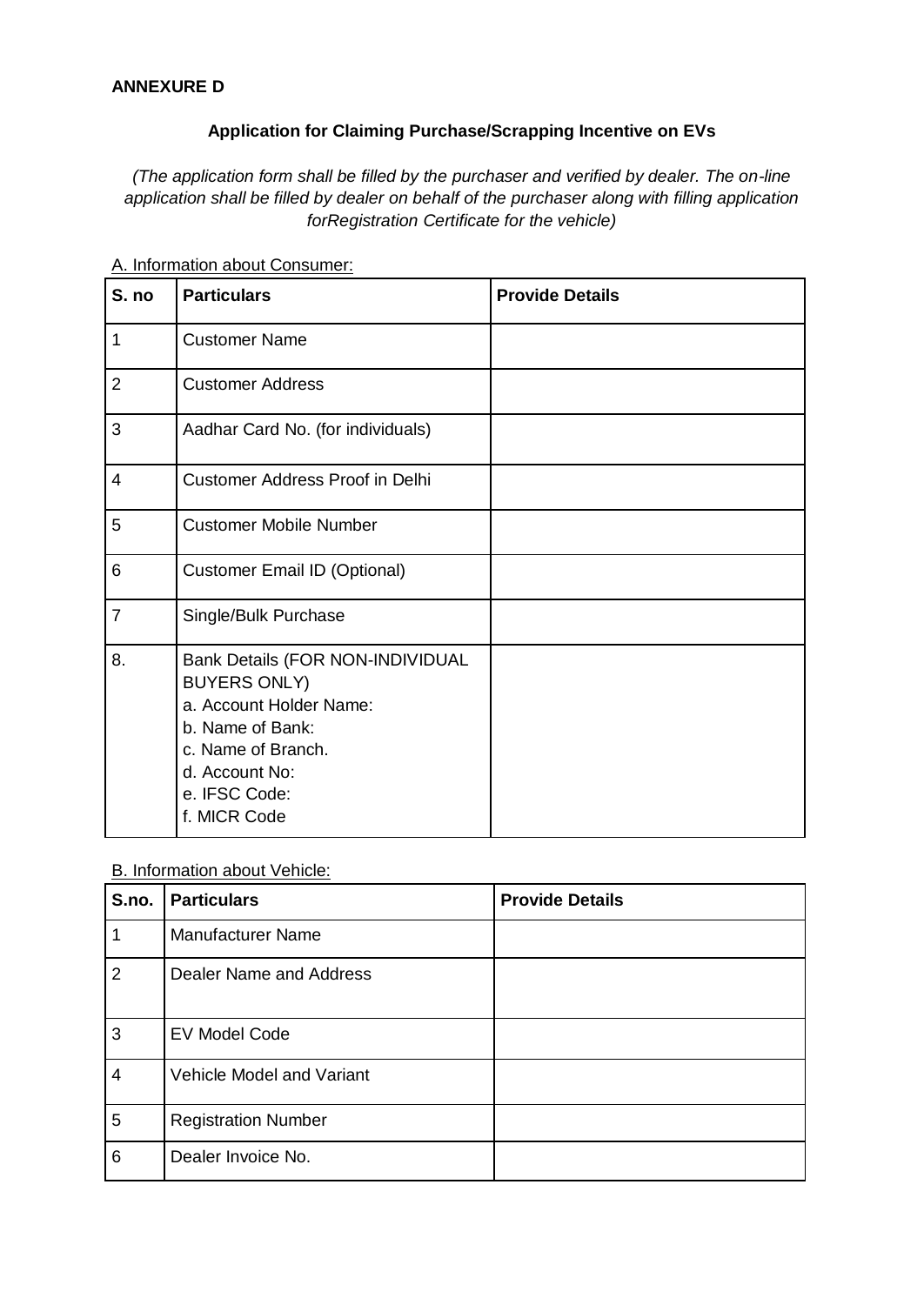| $\overline{7}$ | Dealer Invoice Amount                                                                                                               |                |                                |                       |
|----------------|-------------------------------------------------------------------------------------------------------------------------------------|----------------|--------------------------------|-----------------------|
| 8              | Purchase incentive as per policy                                                                                                    |                |                                |                       |
| 9              | Energy Operator Name (if applicable) and<br><b>EO Code</b>                                                                          |                |                                |                       |
| 10             | Deposit amount charged for lease/rental<br>of battery by Energy Operator (EO) (if<br>applicable)                                    |                |                                |                       |
| 11             | Deposit amount adjusted for the battery<br>by EO (if applicable)                                                                    |                |                                |                       |
| 12             | Scrapping Incentive from OEM/Dealer<br>adjusted in Dealer Invoice (if applicable)                                                   |                |                                |                       |
| 13             | Total incentive amount (Purchase +<br>Scrapping incentive)                                                                          |                |                                |                       |
| 14             | Chassis No., Vehicle Registration<br>Number (RC) and unique battery<br>number(s)<br>(Please add an additional sheet if<br>required) | Chassis<br>No. | Vehicle<br>Registration<br>No. | Unique<br>Battery No. |
|                |                                                                                                                                     |                |                                |                       |
|                |                                                                                                                                     |                |                                |                       |

#### **Declaration by the consumer**

I/We declare that the information provided here-in-above are correct and true to the best of our knowledge. I/We undertake to abide by all the terms and conditions of the Policy as well as the instructions/guidelines/decisions to be issued/taken by GNCTD from time to time with respect to the Policy.

I hereby authorise the dealer to fill the on-line application for obtaining purchase incentive from Govt. of Delhi.

Thanking you Yours sincerely

(Signatures of authorized Signatory) Name:

I hereby certify that the information given in the above form is correct as per the type approved model of the vehicle and incentive has been filled up strictly as per the EV Policy guidelines.

I will also be responsible for any wrong information in this regard.

(Signatures of authorized Signatory of Dealer) Name / Stamp of Dealer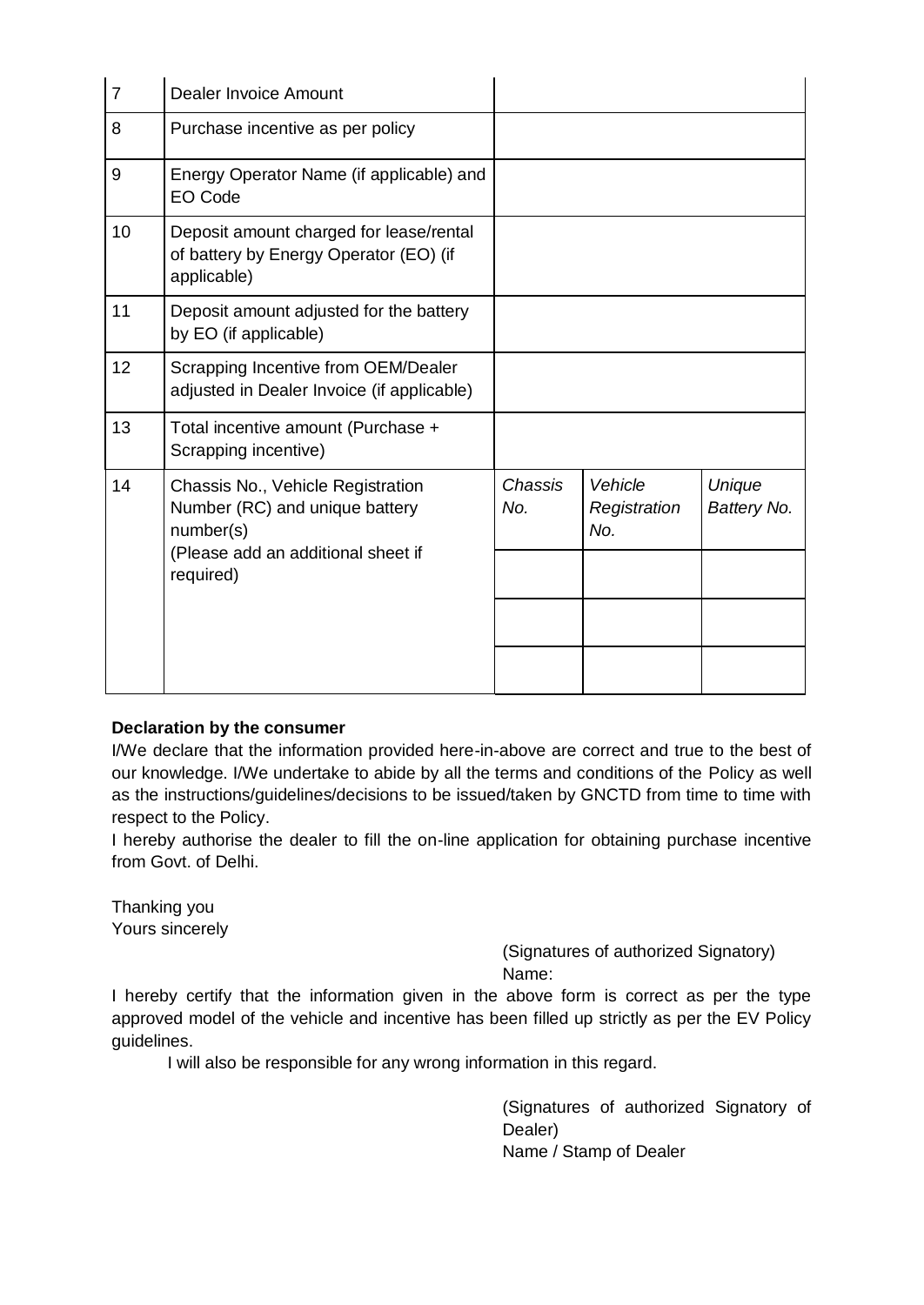# **Annexure E**

# **Registration Form for Energy Operators (EO) under Delhi EV Policy**

To, The Commissioner (Transport), Transport Department, GNCTD

Subject: Application for Energy Operator registration under the Delhi EV Policy

Dear Sir/Madam,

We intend to provide batteries for electric vehicles by renting/leasing on a subscription model, and wish to avail the benefits offered under the Delhi EV Policy 2020 and are willing to avail incentives under this Policy. We, therefore, apply for registration with GNCTD for the Delhi EV Policy. We furnish requisite information/documents as give below.

| S.no.                    | <b>Particulars</b>                                                                         | Provide details | Self<br>attestedcopy:<br>Attached<br>(Y/N/NA) |
|--------------------------|--------------------------------------------------------------------------------------------|-----------------|-----------------------------------------------|
| $\mathbf{1}$             | Name of EO ((with type:<br>Proprietorship, Partnership<br>or Company)                      |                 |                                               |
| $\overline{2}$           | <b>Company Registration</b><br>Certificate No.<br>(if applicable)                          |                 |                                               |
| $\overline{\mathcal{L}}$ | <b>GST Registration Number</b>                                                             |                 |                                               |
| 5                        | <b>PAN Card Number</b>                                                                     |                 |                                               |
| 6                        | Registered Office (Address,<br>Phone number, Number;<br>and E-mail ID)                     |                 |                                               |
| $\overline{7}$           | Name of the authorized<br>person (with Postal<br>Address, contact numbers<br>and Email ID) |                 |                                               |

# **A. Energy Operator (EO) information:**